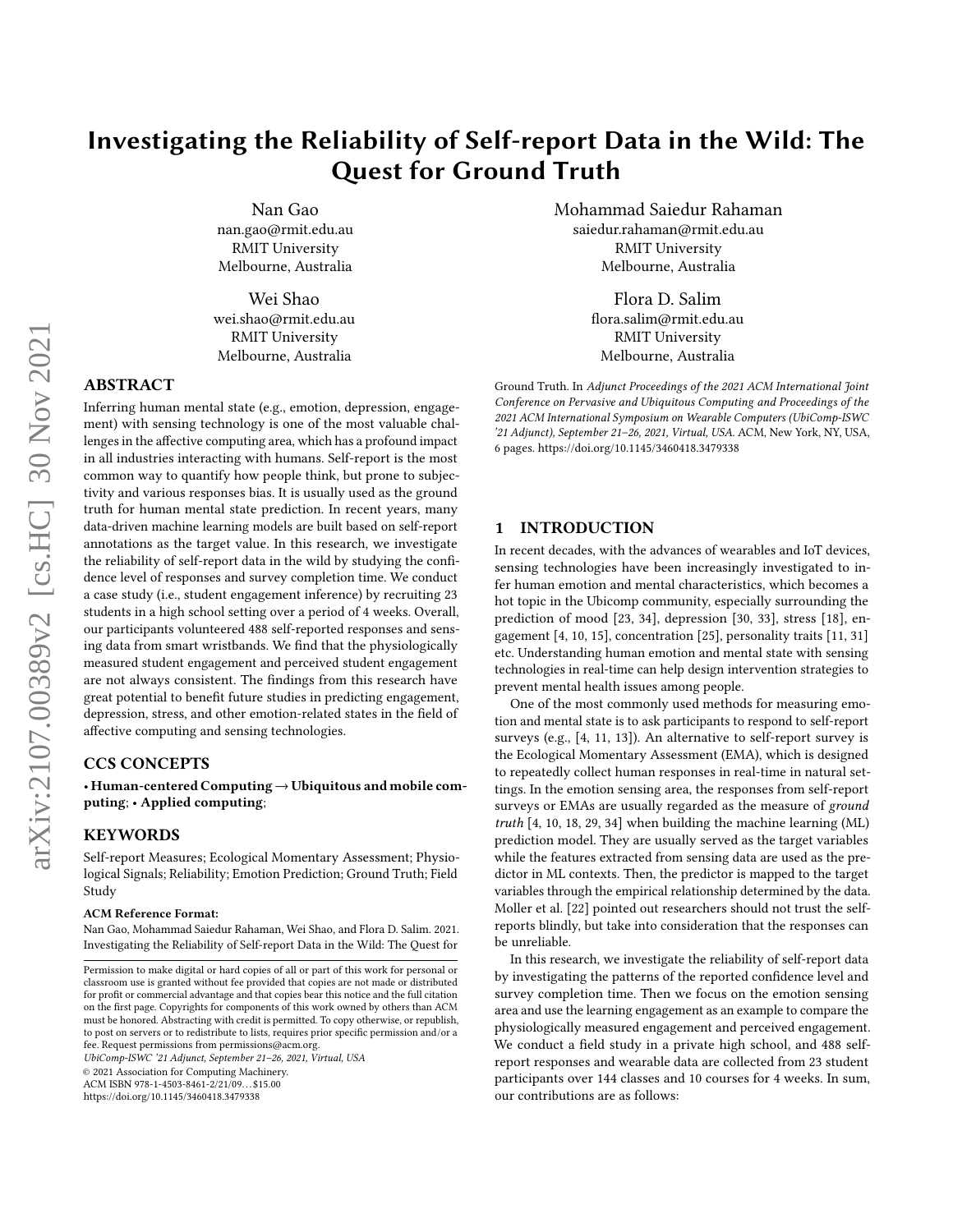- For the first time, we investigate the reliability of self-report data by studying the confidence level of self-reported responses. Then we compare the confidence level of responses with the survey completion time to better understand the reliability of self-report data.
- Taking the student learning engagement as an example, we find the perceived student engagement and physiologically measured engagement are not always consistent.
- We point out the risk of using subjective annotations as the ground truth, and discuss the possibility to use physiological signals as objective measures of student engagement.

# 2 RELATED WORKS

# 2.1 Inferring Emotion and Mental State with Sensing Technology

In Ubicomp community, many studies have assessed human emotion and mental characteristics with sensing technologies (e.g., engagement [\[10,](#page-4-3) [15\]](#page-4-4), stress [\[18\]](#page-4-1), mood [\[23,](#page-4-0) [29\]](#page-5-5), depression [\[1,](#page-4-9) [30\]](#page-5-2)), which provide an attractive alternative to traditional self-report surveys or EMAs. King et al. [\[18\]](#page-4-1) proposed a passive sensing framework for detecting pregnant mothers in the wild, with the micro-EMA questions as a measurable ground truth for stress. Similarly, Gao et al. [\[10\]](#page-4-3) predicted student learning engagement with physiological sensing data, with the adapted In-class Student Engagement Questionnaire (ISEQ) [\[7\]](#page-4-10) as the ground truth of learning engagement. Wang et al. [\[30\]](#page-5-2) tracked depression dynamics in college students using mobile and wearable sensing approaches, with PHQ-4 [\[19\]](#page-4-11) and PHQ-8 [\[20\]](#page-4-12) scores as the ground truth of depression. Zhang et al. [\[34\]](#page-5-1) detected the human compound emotion from smartphone sensing data with the self-report responses as the ground truth of emotions. It has become a common practice to regard the subjective responses (e.g., EMA, self-report survey) as the ground truth, and features extracted from sensing data are fed into the data-driven model for emotion and mental state prediction.

## 2.2 Reliability of Self-report Data

Many researchers worked on designing or adapting psychology questionnaires to achieve higher validity and reliability and mitigate response biases [\[2,](#page-4-13) [3,](#page-4-14) [14,](#page-4-15) [17,](#page-4-16) [28\]](#page-5-6). Clark et al. [\[3\]](#page-4-14) reviewed recent literature for psychological scale validation and Huston et al. [\[14\]](#page-4-15) compared the reliability of different forms of self-reported life satisfaction. Moller et al. [\[22\]](#page-4-8) explored the reliability of selfreporting responses under different conditions. They conducted a six-week self-reporting study on smartphone usage. They found that self-reports cannot provide the full image of user behaviours and participants could significantly overestimate the duration of app usage. Though they showed the inaccuracy of self-reports, they gave suggestions for the design of a self-report study (e.g., set reminders, not overcharge participants ) instead of solutions to evaluating the reliability of self-reports. Moreover, they used the survey questions related to real-world behaviour (e.g., smartphone usage) which is easier to be quantified compared with subjective attitudes.

Wash et al. [\[32\]](#page-5-7) investigated the agreement between self-report and behaviors. They found that security research based on selfreports is unreliable for certain behaviours. Especially, when the

behavior involves awareness rather than actions, people are less able to answer the questions accurately. Similar to [\[22\]](#page-4-8), they revealed the unreliability of self-reports through comparing with the actual behaviours.

Different from previous studies, this research has several advantages: (1) we investigate the reliability of self-report data through the subjective confidence level provided by users; (2) we reveal the risks of using self-report responses as the ground truth, especially for emotion sensing in Ubicomp community, by comparing the physiological measured engagement and perceived engagement.

# 3 DATA COLLECTION

#### 3.1 Case Study

We collected a dataset  $[8, 9]$  $[8, 9]$  $[8, 9]$  (available on Figshare  $^1$  $^1$ ) from a field study in a high school over 4 weeks . The study has been approved by the Human Research Ethics Committee at RMIT University, which was furthermore approved by the principal of the high school. We have recruited 23 students (15-17 years old, 13 female and 10 male) and 6 teachers (33-62 years old, 4 female and 2 male) in Year 10. After returning the signed consent forms by teachers and students (and their guardians), the participants were asked to complete an online survey recording their demographic information (e.g., age, gender, class information, etc.).

Before the data collection, all Empatica E4 wristbands were synchronized with the E4 Manager App from the same laptop to make sure the internal clocks are correct. During the data collection, student participants were asked to wear the wristband on the nondominating hands at school-time. They were reminded by the class representative to complete online questionnaires (EMAs) three times a day at 11:00, 13:25, 15:35 (right after the  $2^{nd}$ ,  $4^{th}$ ,  $5^{th}$  class). For teacher participants, they only need to wear the wristband during their classes and complete the EMA right after their class.

As a token of appreciation, participants were distributed four movie vouchers for 4-week data collection. Participation in this research project was completely voluntary, and participants were free to withdraw from the project at any stage.

#### 3.2 Measures

3.2.1 Student multi-dimensional engagement. We used the selfreport to collect subjective assessments of student engagement. It is the most commonly used method to measure student engagement, because it can clearly reflect subjective perceptions of students. According to previous studies [\[5,](#page-4-19) [6\]](#page-4-20), other methods such as interviews, teacher ratings and observations are vulnerable to external factors. The student engagement questionnaire includes 5 items  $^2$  $^2$  related to the emotional, behavioural, and cognitive engagement of the validated In-class Student Engagement Questionnaires (ISEQ) [\[7\]](#page-4-10), which was proved to be effective for multidimensional engagement measurement compared with the traditional long survey. Similar to previous studies [\[13,](#page-4-7) [15\]](#page-4-4), we slightly adapted the questions to

<span id="page-1-0"></span><sup>1</sup> In-Gauge and En-Gage datasets:<https://doi.org/10.25439/rmt.14578908>

<span id="page-1-1"></span><sup>&</sup>lt;sup>2</sup> Specifically, the questions are: (1) I paid attention in class; (2) I pretended to participate in class but actually not; (3) I enjoyed learning new things in class; (4) I felt discouraged when we worked on something; (5) I asked myself questions to make sure I understood the class content. The question 1,3 and 5 assess the behavioural, emotional and cognitive engagement respectively, where item 2 and 4 indicate the behavioural and emotional disaffection [\[7,](#page-4-10) [27\]](#page-5-8).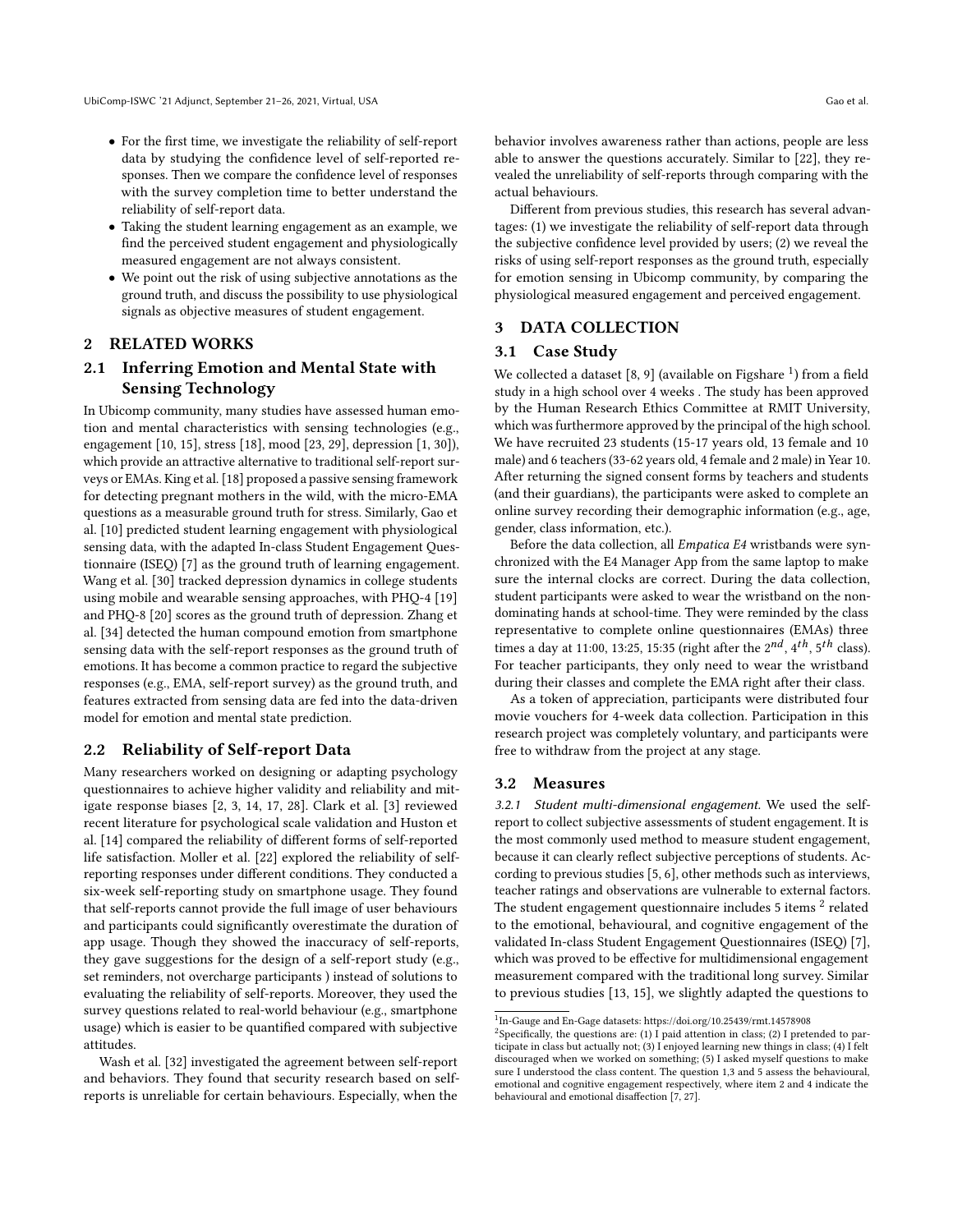<span id="page-2-0"></span>Investigating the Reliability of Self-report Data in the Wild: The Quest for Ground Truth UbiComp-ISWC '21 Adjunct, September 21–26, 2021, Virtual, USA



Figure 1: Distribution of confidence level for all self-report responses

suit high school classes and make it easier for underage students to understand. In the questionnaire, each item is rated with a 5-point Likert scale from 'strongly disagree' to 'strongly agree'.

3.2.2 Confidence level. At the end of the self-report EMA, we asked the participants to choose their confidence level for their previous responses: "Please rate your confidence level for your answers in this survey (optional)". Then the participants need to choose their option from the 5-point Likert scales, where 1 = not confident, 2 = slightly confident,  $3 =$  moderately confident,  $4 =$  very confident,  $5 =$ extremely confident. The default option is 3: moderately confident. We make this question optional rather than mandatory to minimize the possibility of users answering questions randomly.

3.2.3 Physiological signals. We assessed participants' physiological signals (EDA, PPG, ACC, ST) using the Empatica E4 wristbands. PPG sensor measures the blood volume pulse (BVP) at 64 Hz, from which the inter-beat interval (IBI) and heart rate variability (HRV) can be derived. ACC sensor records 3-axis acceleration at 32 Hz to capture motion-based activities. The optical thermometer captures peripheral skin temperature (ST) at 4 Hz. EDA sensor records the constantly fluctuating changes in the electrical properties of the skin at 4 Hz. When the level of sweat increases, the conductivity of the skin increases. For most people, when they experience increased cognitive workload, emotional arousal or physical exertion, the brain will send innervating signals to the skin to increase sweating. Even though they may not feel any sweat on the skin surface, the conductivity increases noticeably.

# 4 RELIABILITY OF SELF-REPORT DATA

## 4.1 Confidence Level of Responses

During the data collection process, we collected the confidence level of self-report from different participants. Figure [1](#page-2-0) shows the distribution of confidence level of different participants. We can see that most participants have a moderate degree of confidence in their responses, but a small number of participants (whose confidence level is 1 or 2) are not very confident in their responses.

Then, we investigate whether the same participant tends to have a similar confidence level. Figure [2](#page-2-1) shows the boxplot of confidence level across different participants. We find that different participants tend to have very different confidence levels. For example, some participants (e.g., P1, P20) are usually strongly confident (>4)

<span id="page-2-1"></span>

Figure 2: Confidence level across different participants

<span id="page-2-2"></span>

Figure 3: Survey completion time of participants

in their self-report responses, while some participants (e.g., P10, P12, P15) are generally not very confident in their responses. In addition, some participants (e.g., P1, P20, P15) tend to have similar confidence levels in longitudinal studies but some participants (e.g., P16, P3) have very different confidence levels at different times of data collection. The above phenomenon is in line with our daily experience.

# 4.2 Completion Time and Reliability

Malhotra et al. [\[21\]](#page-4-21) found that the survey completion time is one of the indicators of response quality, although it is affected by multiple factors and varies from person to person. In this research, for each self-reported questionnaire, we collected the completion time automatically recorded by the Qualtrics timing question, which is a hidden question added to the questionnaire to track the time spent by the respondent on that page.

Figure [3](#page-2-2) shows the survey completion time for all participants. We can see that different participants have very different survey completion time. Most participants complete the survey between 30 to 50 seconds, however, some participants (e.g., P17) spend a lot more time to complete the survey and some participants (e.g., P10, P12) complete the survey in a very short time.

Then we study whether the survey completion time is correlated with the confidence levels. Figure [4](#page-3-0) shows that the survey completion time is positively related to the confidence level. Participants with higher survey completion time tend to have a higher confidence level of the survey. We also investigate how the confidence level correlated with other factors such as the time of the day and weekday, but we do not find the strong correlation between them.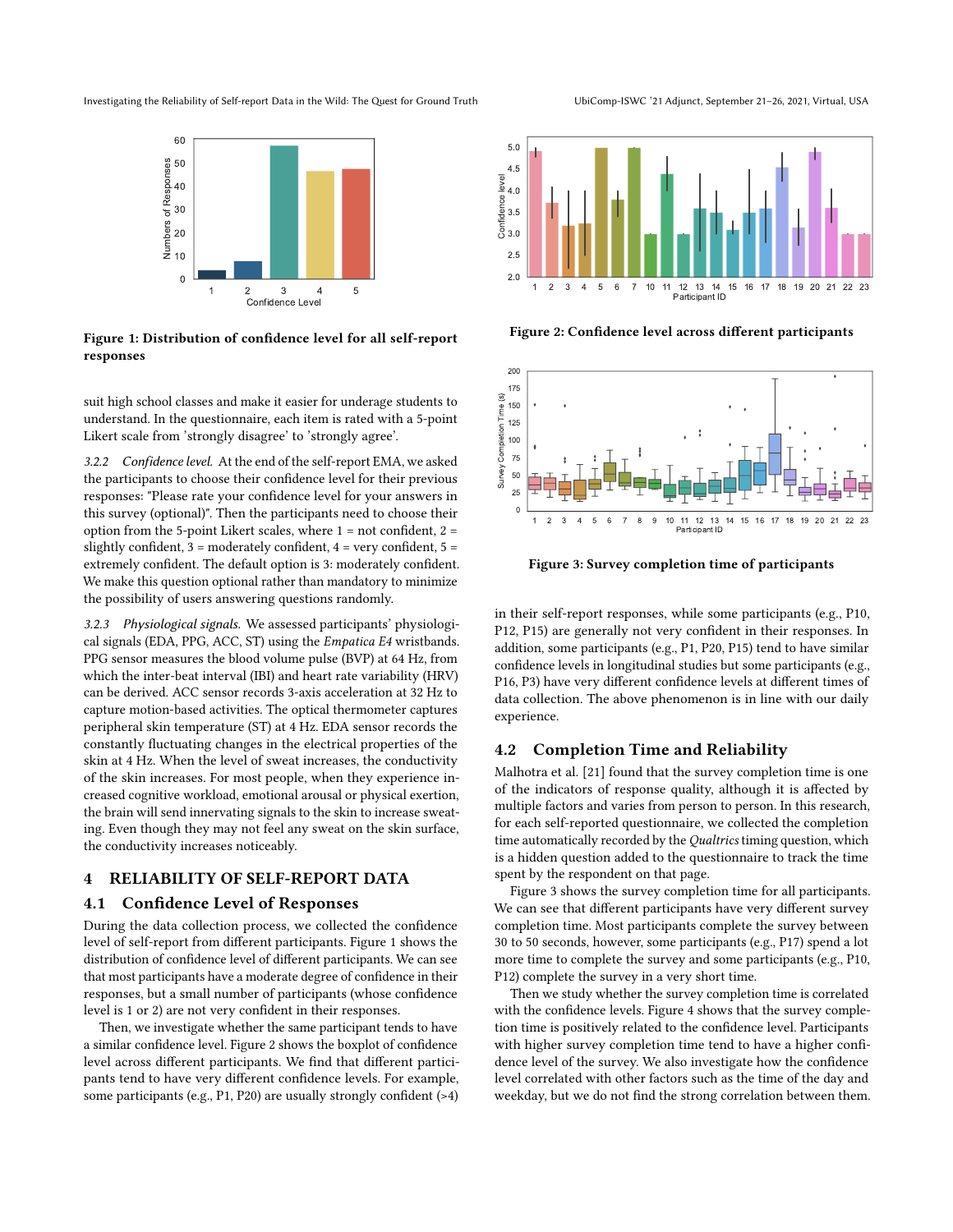<span id="page-3-0"></span>

Figure 4: Linear regression of survey completion time with confidence levels

<span id="page-3-1"></span>

Figure 5: The distribution of overall engagement across student participants

In future research, it will be interesting to use survey completion time as an indicator of survey reliability and assign appropriate weights to self-report responses for more accurate human mentalstate prediction.

# 4.3 Perceived vs. Physiologically Measured Engagement

For the calculation of the perceived engagement scores, we reversed the responses in item 2 and item 4 and then calculated an average score based on the 5-point Likert scale for each dimension of engagement. Then the overall engagement scores were calculated based on all the five items, where 1 indicates the lowest engagement and 5 is the highest engagement. Figure [5](#page-3-1) shows the distribution of overall perceived engagement across student participants. We can see that different participants tend to have very different perceived engagement. Some participants (e.g., P1, P9, P14) are usually highly engaged in the class while some participants (e.g., P8) have low engagement levels. Gao et al. [\[10\]](#page-4-3) built the engagement prediction model with the perceived engagement being regarded as the ground truth.

Physiological signals (e.g., EDA, HR, ST signals) have been explored in previous studies to infer student engagement level [\[4,](#page-4-2) [10\]](#page-4-3). For example, the EDA level is usually considered a good indicator

<span id="page-3-2"></span>

Figure 6: An example of the EDA changes for three different participants P15, P17, P20 in the same class (their perceived engagement are 4.2, 3.2, 4.4)

of physiological and psychological arousal (e.g., student engagement [\[10\]](#page-4-3), emotional state [\[4\]](#page-4-2)). Increased heart rate indicates the increased efforts and is used as an indirect measure of engagement [\[26\]](#page-5-9). It has been shown that changes in heart rate are related to greater mental efforts and higher information processing demands. Additionally, changes in skin temperature were shown to be correlated with social and mood context [\[16\]](#page-4-22).

We show an example of EDA changes for different participants in the same class in Figure [6.](#page-3-2) It can be seen that the EDA signals of the first two participants are very similar and there is a strong physiological synchrony [\[24\]](#page-4-23) between them. Physiological synchrony refers to the association or interdependence of physiological activity between two or more individuals, which has been found in many scenarios. Physiological synchrony between individuals can be indicative of group engagement [\[24\]](#page-4-23), and has been used to measure the classroom emotional climate [\[12\]](#page-4-24) and quantify participants' agreement on self-report engagement [\[13\]](#page-4-7).

In Figure [6,](#page-3-2) strong physiological synchrony between P15 and P17 indicates they have similar engagement patterns. Additionally, they both are likely to be highly engaged because (1) their EDA signals have multiple peaks at a similar time, which is a good indicator of emotion arousal; (2) if they are not engaged in class, their EDA changes should be more random instead of being similar. What's more, participant P20 is likely to have lower engagement than participants P17 and P20 since the EDA signal of P20 is more random and the number of peaks is not as many as that of the other two participants. However, based on the self-report responses, the engagement score of three participants P15, P17 and P20 are 4.2, 3.2 and 4.4. From this example, we find that (1) participants with very similar physiological patterns may have very different perceived engagement annotations (see P15 and P17); (2) participants with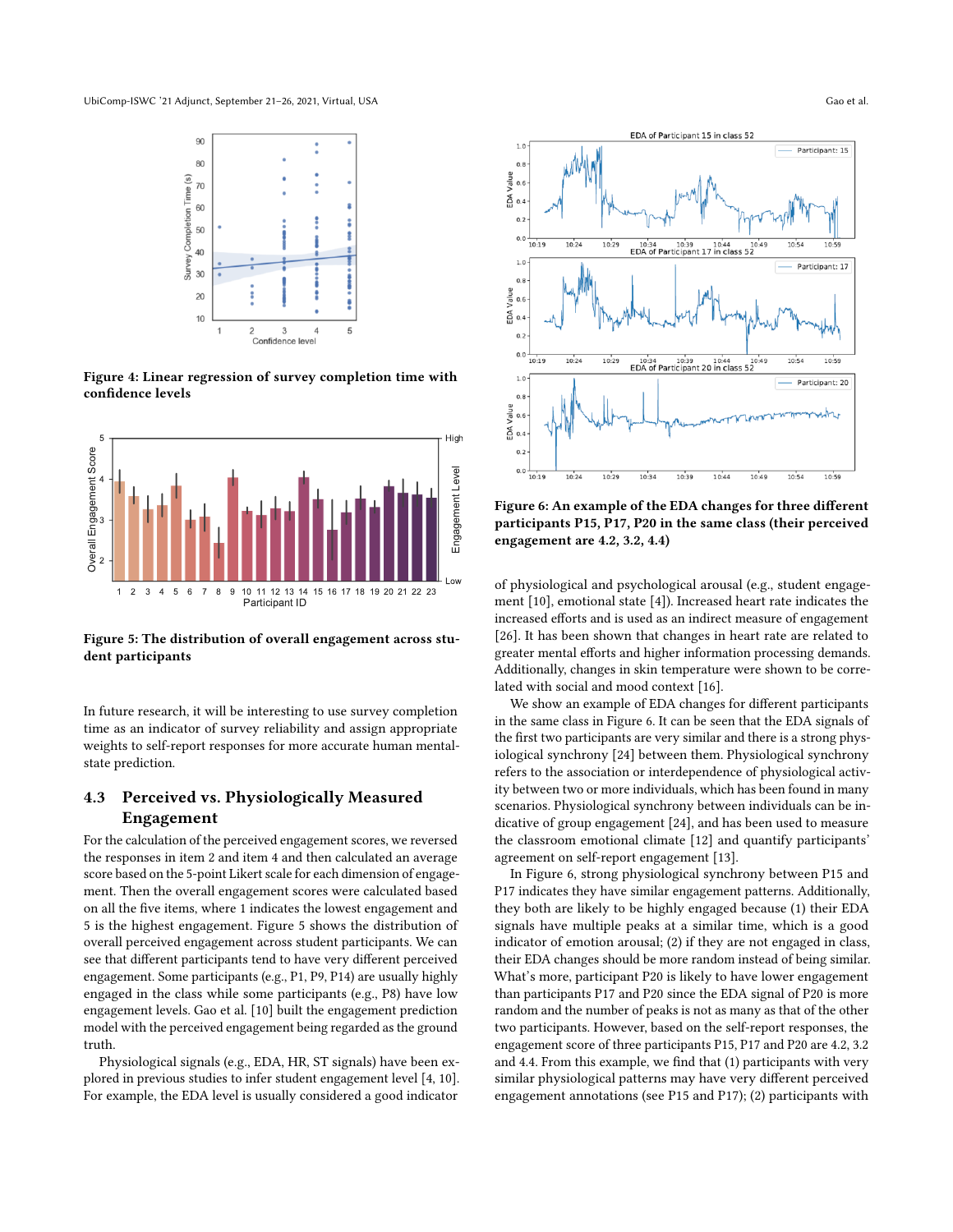Investigating the Reliability of Self-report Data in the Wild: The Quest for Ground Truth UbiComp-ISWC '21 Adjunct, September 21–26, 2021, Virtual, USA

very similar annotations may have very different physiological patterns (see P15 and P20).

# 5 DISCUSSION AND CONCLUSION

Self-report is one of the most common ways to study the human psychological state and attitude in human-based studies. In the affective computing area, self-report annotations are usually served as the ground truth for predicting human mental state with sensing technologies. Especially in recent years, various data-driven models are built with self-report data as the target variable. However, selfreport data is prone to subjectivity and various responses bias, making it risky and inaccurate to be used as the ground truth in predicting the psychological state (e.g., emotion, depression, engagement, etc.) from sensing data.

In this research, we investigate the reliability of self-report data in the wild from two aspects: (1) For the first time, we study the confidence level of self-report responses from participants, and compare the confidence level with the survey completion time to better understand the reliability of self-report data; (2) To the best of our knowledge, we are the first to compare the perceived and physiologically measures of student engagement. We find that the perceived self-report engagement are not always consistent with the physiologically measured engagement. Participants with similar physiological patterns may report very different perceived engagement and participants with similar self-report annotations may also have very different physiological patterns. By contrasting the self-report and physiological measures, we reveal the potential risks of only using subjective annotations as the ground truth.

This research is a very promising step towards the study of reliability of self-report data in the wild. It serves as a wake-up call for the emotion and mental sensing research in the Ubicomp community which usually regards the self-report annotations as the ground truth for predicting human mental state. Why do students feel more engaged in class if their bodies say otherwise? Should we trust their subjective self-report responses more, or their objective physiological responses? Is there a better way to understand and model human mental state instead of only using self-report annotations as the ground truth? We hope that more research will be done to explore this issue in the future.

## ACKNOWLEDGMENTS

This research is supported by the Australian Government through the Australian Research Council's Linkage Projects funding scheme (project LP150100246).

#### REFERENCES

- <span id="page-4-9"></span>[1] Jorn Bakker, Mykola Pechenizkiy, and Natalia Sidorova. 2011. What's Your Current Stress Level? Detection of Stress Patterns from GSR Sensor Data. In 2011 IEEE 11th International Conference on Data Mining Workshops. 573–580.
- <span id="page-4-13"></span>[2] Stephen Barclay, Chris Todd, Ilora Finlay, Gunn Grande, and Penny Wyatt. 2002. Not Another Questionnaire! Maximizing the Response Rate, Predicting Nonresponse and Assessing Non-response Bias in Postal Questionnaire Studies of GPs. Family Practice 19, 1 (2002), 105–111.
- <span id="page-4-14"></span>[3] Lee Anna Clark and David Watson. 2019. Constructing validity: New developments in creating objective measuring instruments. Psychological Assessment 31, 12 (2019), 1412–1427.
- <span id="page-4-2"></span>[4] Elena Di Lascio, Shkurta Gashi, and Silvia Santini. 2018. Unobtrusive Assessment of Students' Emotional Engagement during Lectures using Electrodermal Activity Sensors. Proceedings of the ACM on Interactive, Mobile, Wearable and Ubiquitous Technologies 2, 3 (2018), 1–21.
- <span id="page-4-19"></span>[5] Jennifer A Fredricks, Phyllis C Blumenfeld, and Alison H Paris. 2004. School Engagement: Potential of the Concept, State of the Evidence. Review of Educational Research 74, 1 (2004), 59–109.
- <span id="page-4-20"></span>Jennifer A Fredricks and Wendy McColskey. 2012. The Measurement of Student Engagement: A Comparative Analysis of Various Methods and Student Selfreport Instruments. In Handbook of Research on Student Engagement. Springer, 763–782.
- <span id="page-4-10"></span>[7] Kathryn A Fuller, Nilushi S Karunaratne, Som Naidu, Betty Exintaris, Jennifer L Short, Michael D Wolcott, Scott Singleton, and Paul J White. 2018. Development of a Self-report Instrument for Measuring in-class Student Engagement Reveals that Pretending to Engage is a Significant Unrecognized Problem. PLoS ONE 13, 10 (2018), e0205828.
- <span id="page-4-17"></span>[8] Nan Gao, Max Marschall, Jane Burry, Simon Watkins, and Flora Salim. 2021. In-Gauge and En-Gage Datasets. Figshare. [https://doi.org/10.25439/rmt.14578908.](https://doi.org/10.25439/rmt.14578908) <https://doi.org/10.25439/rmt.14578908>
- <span id="page-4-18"></span>Nan Gao, Max Marschall, Jane Burry, Simon Watkins, and Flora D. Salim. 2021. Understanding Occupants' Behaviour, Engagement, Emotion, and Comfort Indoors with Heterogeneous Sensors and Wearables. arXiv[:2105.06637](https://arxiv.org/abs/2105.06637) [cs.HC]
- <span id="page-4-3"></span>[10] Nan Gao, Wei Shao, Mohammad Saiedur Rahaman, and Flora D Salim. 2020. n-Gage: Predicting in-class Emotional, Behavioural and Cognitive Engagement in the Wild. Proceedings of the ACM on Interactive, Mobile, Wearable and Ubiquitous Technologies 4, 3 (2020), 1–26.
- <span id="page-4-6"></span>[11] Nan Gao, Wei Shao, and Flora D Salim. 2019. Predicting Personality Traits from Physical Activity Intensity. Computer 52, 7 (2019), 47–56.
- <span id="page-4-24"></span>[12] Shkurta Gashi, Elena Di Lascio, and Silvia Santini. 2018. Using Students' Physiological Synchrony to Quantify the Classroom Emotional Climate. In Proceedings of the 2018 ACM International Joint Conference and 2018 International Symposium on Pervasive and Ubiquitous Computing and Wearable Computers. 698–701.
- <span id="page-4-7"></span>[13] Shkurta Gashi, Elena Di Lascio, and Silvia Santini. 2019. Using Unobtrusive Wearable Sensors to Measure the Physiological Synchrony between Presenters and Audience Members. Proceedings of the ACM on Interactive, Mobile, Wearable and Ubiquitous Technologies 3, 1 (2019), 1–19.
- <span id="page-4-15"></span>[14] Nathan W. Hudson, Ivana Anusic, Richard E. Lucas, and M. Brent Donnellan. 2020. Comparing the Reliability and Validity of Global Self-Report Measures of Subjective Well-Being With Experiential Day Reconstruction Measures. Assessment 27, 1 (2020), 102–116.<https://doi.org/10.1177/1073191117744660> arXiv[:https://doi.org/10.1177/1073191117744660](https://arxiv.org/abs/https://doi.org/10.1177/1073191117744660) PMID: 29254354.
- <span id="page-4-4"></span>[15] Sinh Huynh, Seungmin Kim, JeongGil Ko, Rajesh Krishna Balan, and Youngki Lee. 2018. EngageMon: Multi-Modal Engagement Sensing for Mobile Games. Proceedings of the ACM on Interactive, Mobile, Wearable and Ubiquitous Technologies 2, 1 (2018), 1–27.
- <span id="page-4-22"></span>[16] Stephanos Ioannou, Vittorio Gallese, and Arcangelo Merla. 2014. Thermal Infrared Imaging in Psychophysiology: Potentialities and Limits. Psychophysiology 51, 10 (2014), 951–963.
- <span id="page-4-16"></span>[17] Robin C. Jackson, Hayley Barton, Kelly J. Ashford, and Bruce Abernethy. 2018. Stepovers and Signal Detection: Response Sensitivity and Bias in the Differentiation of Genuine and Deceptive Football Actions. Frontiers in Psychology 9 (2018), 2043.
- <span id="page-4-1"></span>[18] Zachary D King, Judith Moskowitz, Begum Egilmez, Shibo Zhang, Lida Zhang, Michael Bass, John Rogers, Roozbeh Ghaffari, Laurie Wakschlag, and Nabil Alshurafa. 2019. Micro-stress EMA: A Passive Sensing Framework for Detecting in-the-wild Stress in Pregnant Mothers. Proceedings of the ACM on Interactive, Mobile, Wearable and Ubiquitous Technologies 3, 3 (2019), 1–22.
- <span id="page-4-11"></span>[19] Kurt Kroenke, Robert L. Spitzer, Janet B.W. Williams, and Bernd Löwe. 2009. An Ultra-brief Screening Scale for Anxiety and Depression: The PHQ-4. Psychosomatics 50, 6 (2009), 613–621.
- <span id="page-4-12"></span>[20] Kurt Kroenke, Tara W. Strine, Robert L. Spitzer, Janet B.W. Williams, Joyce T. Berry, and Ali H. Mokdad. 2009. The PHQ-8 as a Measure of Current Depression in the General Population. Journal of Affective Disorders 114, 1 (2009), 163–173.
- <span id="page-4-21"></span>[21] Neil Malhotra. 2008. Completion Time and Response Order Effects in Web Surveys. Public Opinion Quarterly 72, 5 (2008), 914–934.
- <span id="page-4-8"></span>[22] Andreas Möller, Matthias Kranz, Barbara Schmid, Luis Roalter, and Stefan Diewald. 2013. Investigating Self-reporting Behavior in Long-term Studies. In Proceedings of the SIGCHI Conference on Human Factors in Computing Systems. 2931–2940.
- <span id="page-4-0"></span>[23] Mehrab Bin Morshed, Koustuv Saha, Richard Li, Sidney K. D'Mello, Munmun De Choudhury, Gregory D. Abowd, and Thomas Plötz. 2019. Prediction of Mood Instability with Passive Sensing. Proceedings of the ACM on Interactive, Mobile, Wearable and Ubiquitous Technologies 3, 3 (2019), 1–21.
- <span id="page-4-23"></span>[24] Richard V Palumbo, Marisa E Marraccini, Lisa L Weyandt, Oliver Wilder-Smith, Heather A McGee, Siwei Liu, and Matthew S Goodwin. 2017. Interpersonal Autonomic Physiology: A Systematic Review of the Literature. Personality and Social Psychology Review 21, 2 (2017), 99–141.
- <span id="page-4-5"></span>[25] Mohammad Saiedur Rahaman, Jonathan Liono, Yongli Ren, Jeffrey Chan, Shaw Kudo, Tim Rawling, and Flora D Salim. 2020. An Ambient-physical System to Infer Concentration in Open-plan Workplace. IEEE Internet of Things Journal (2020), 1–1.<https://doi.org/10.1109/JIOT.2020.2996219>